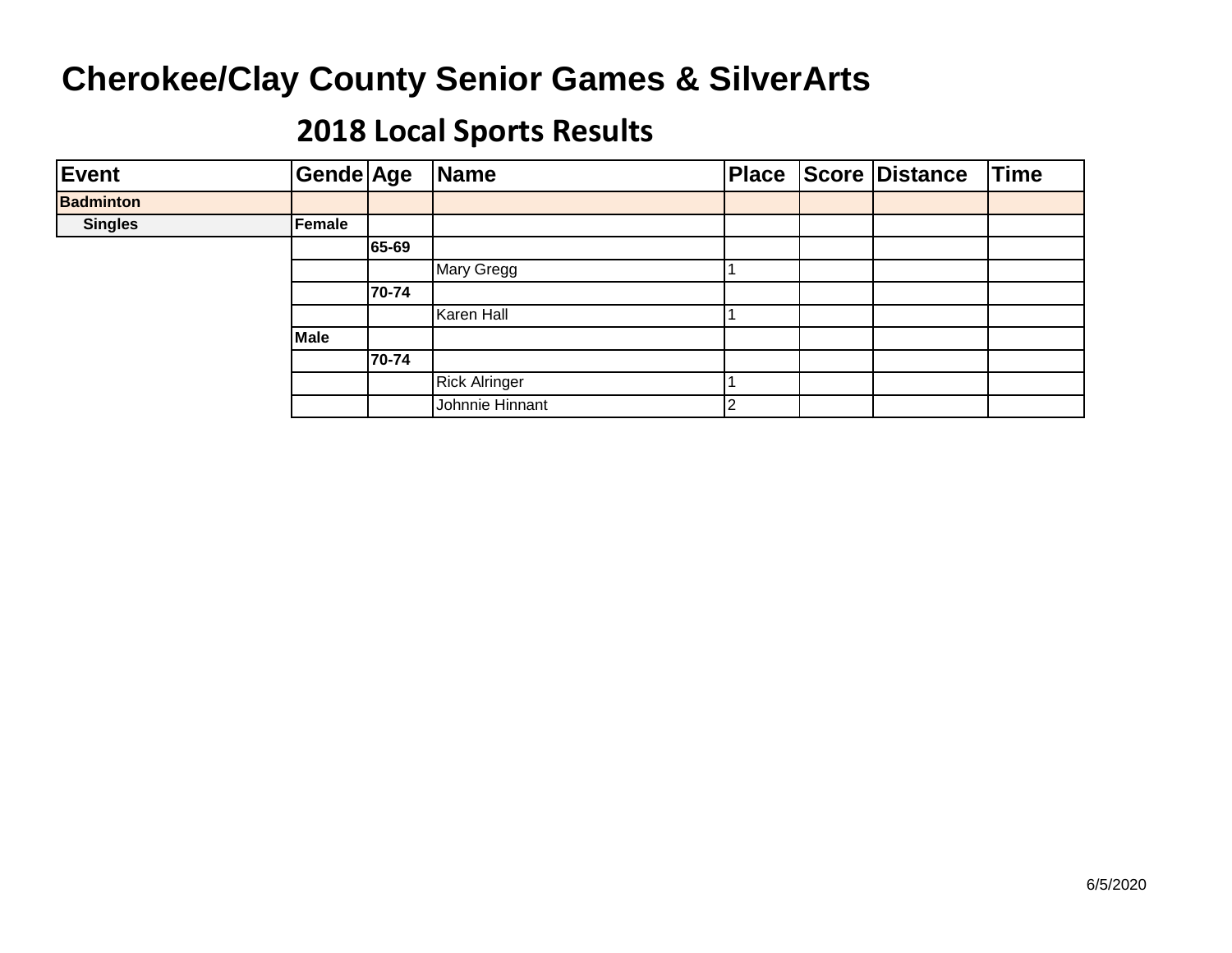| <b>Event</b>               | Gende Age   |       | Name                   | Place |                | Score Distance | <b>Time</b> |
|----------------------------|-------------|-------|------------------------|-------|----------------|----------------|-------------|
| <b>Basketball Shooting</b> |             |       |                        |       |                |                |             |
| <b>Basketball Shooting</b> | Female      |       |                        |       |                |                |             |
|                            |             | 60-64 |                        |       |                |                |             |
|                            |             |       | Darlene Dickerson      |       |                |                |             |
|                            |             | 65-69 |                        |       |                |                |             |
|                            |             |       | Marcia Dones           |       |                |                |             |
|                            |             | 70-74 |                        |       |                |                |             |
|                            |             |       | Gwen Hathaway          |       |                |                |             |
|                            | <b>Male</b> |       |                        |       |                |                |             |
|                            |             | 60-64 |                        |       |                |                |             |
|                            |             |       | Michael Kelischek      |       |                |                |             |
|                            |             | 65-69 |                        |       |                |                |             |
|                            |             |       | Marvin Taylor          |       | 3              |                |             |
|                            |             |       | <b>Winfield Clonts</b> | 2     | $\overline{2}$ |                |             |
|                            |             |       | Mike Lalone            | 3     |                |                |             |
|                            |             | 70-74 |                        |       |                |                |             |
|                            |             |       | Johnnie Hinnant        |       | 10             |                |             |
|                            |             |       | <b>Daniel Dones</b>    | 2     | $\overline{5}$ |                |             |
|                            |             |       | <b>Rick Alringer</b>   | 3     | 3              |                |             |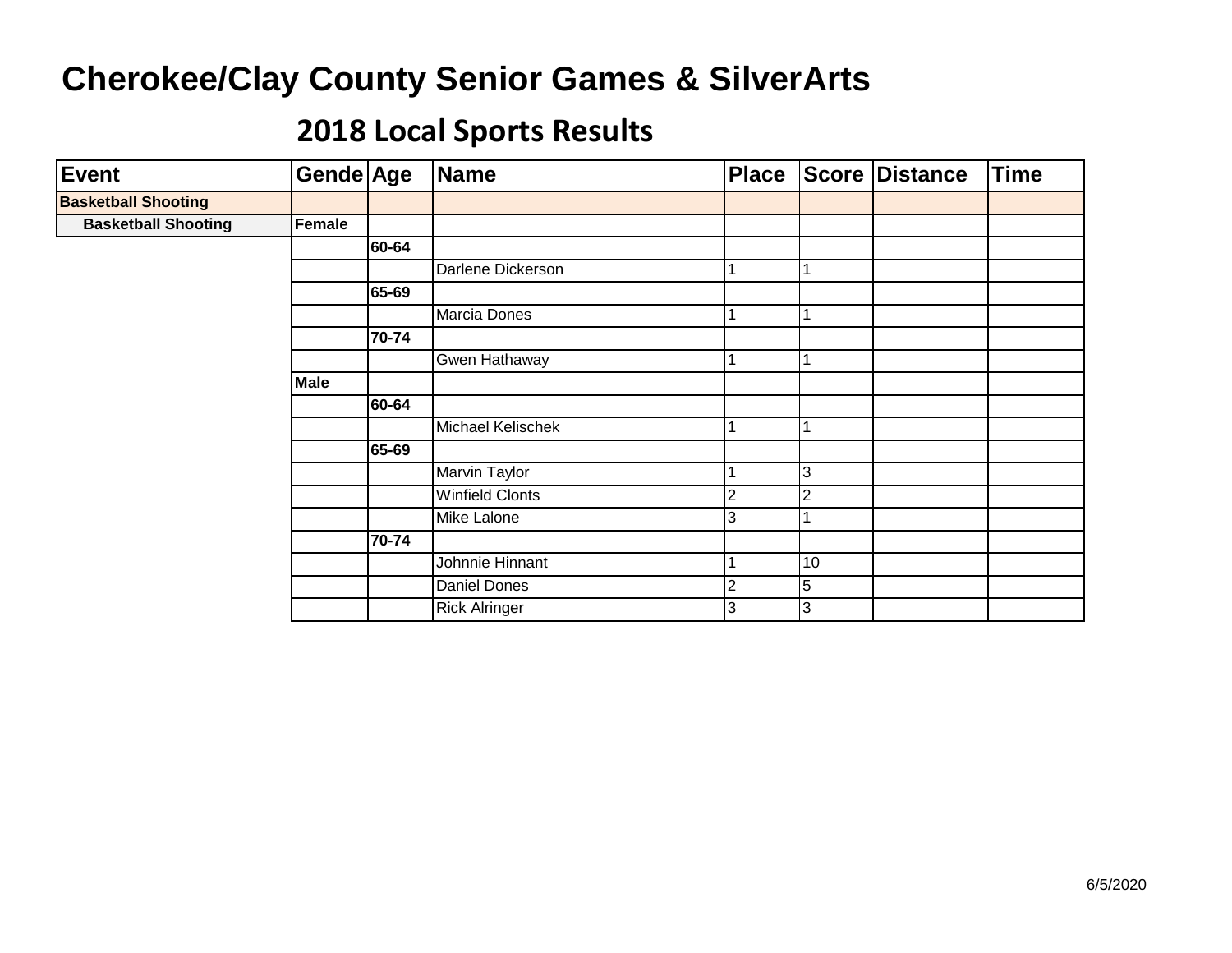| <b>Event</b>         | Gende Age   |       | <b>Name</b>           | <b>Place</b>   | <b>Score Distance</b> | <b>Time</b> |
|----------------------|-------------|-------|-----------------------|----------------|-----------------------|-------------|
| <b>Bocce</b>         |             |       |                       |                |                       |             |
| <b>Bocce Singles</b> | Female      |       |                       |                |                       |             |
|                      |             | 65-69 |                       |                |                       |             |
|                      |             |       | Jane Birchfield       | 1              |                       |             |
|                      |             |       | Joanne Stillman       | $\overline{2}$ |                       |             |
|                      |             |       | Marcia Dones          | 3              |                       |             |
|                      |             | 70-74 |                       |                |                       |             |
|                      |             |       | Gwen Hathaway         | 1              |                       |             |
|                      |             |       | <b>Susan Dobbins</b>  | $\overline{2}$ |                       |             |
|                      |             |       | Nancy Beach           | 3              |                       |             |
|                      |             | 75-79 |                       |                |                       |             |
|                      |             |       | Jane Hembree          | 1              |                       |             |
|                      |             |       | <b>Ruth Maund</b>     | $\overline{2}$ |                       |             |
|                      |             |       | Marilyn Ogden         | 3              |                       |             |
|                      |             | 80-84 |                       |                |                       |             |
|                      |             |       | Janet Paul            | 1              |                       |             |
|                      |             | 85-89 |                       |                |                       |             |
|                      |             |       | <b>Barbara Robles</b> | 1              |                       |             |
|                      |             | 90-94 |                       |                |                       |             |
|                      |             |       | <b>Ruth Griffing</b>  | 1              |                       |             |
|                      | <b>Male</b> |       |                       |                |                       |             |
|                      |             | 60-64 |                       |                |                       |             |
|                      |             |       | Joseph Proper         | 1              |                       |             |
|                      |             | 65-69 |                       |                |                       |             |
|                      |             |       | Weldon Beach          | 1              |                       |             |
|                      |             | 70-74 |                       |                |                       |             |
|                      |             |       | <b>Rick Alringer</b>  | 1              |                       |             |
|                      |             |       | Johnnie Hinnant       | $\overline{2}$ |                       |             |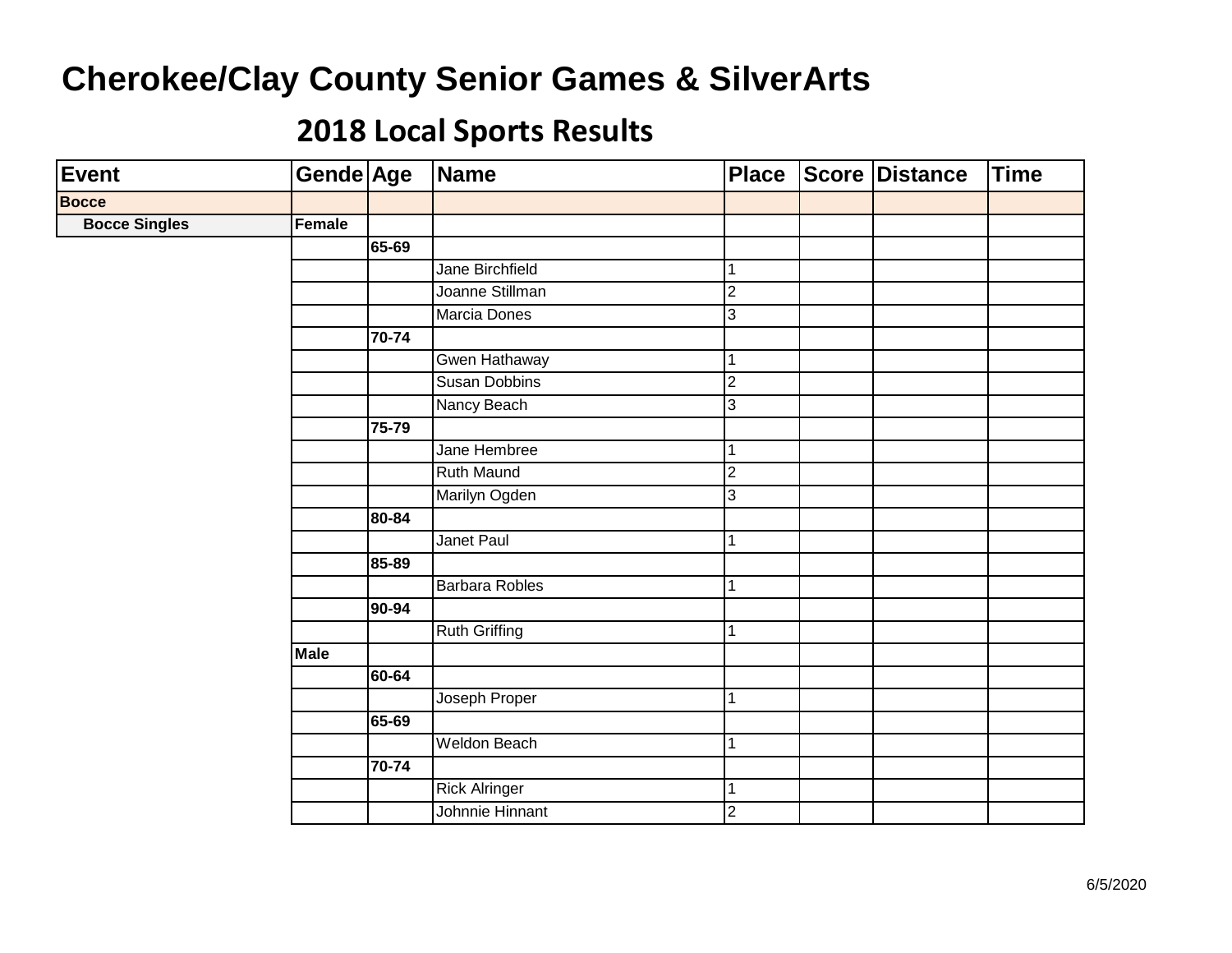| <b>Event</b>         | Gende Age   |       | Name                              | <b>Place</b> | <b>Score Distance</b> | <b>Time</b> |
|----------------------|-------------|-------|-----------------------------------|--------------|-----------------------|-------------|
|                      |             | 75-79 |                                   |              |                       |             |
|                      |             |       | Jim Bent                          |              |                       |             |
|                      |             |       | Jackie Dobbins                    |              |                       |             |
|                      |             | 80-84 |                                   |              |                       |             |
|                      |             |       | Jim Paul                          |              |                       |             |
|                      |             |       | James Ogden                       |              |                       |             |
| <b>Bocce Doubles</b> | Female      | 60-64 |                                   |              |                       |             |
|                      |             |       | Lori Coy And Susan Dobbins        |              |                       |             |
|                      | Female      | 65-69 |                                   |              |                       |             |
|                      |             |       | Marcia Dones And Marilyn Ogden    |              |                       |             |
|                      |             |       | Joanne Stillman And Janet Paul    | ⌒            |                       |             |
|                      | Female      | 70-74 |                                   |              |                       |             |
|                      |             |       | Nancy Beach And Ruth Maund        |              |                       |             |
|                      |             |       | Sue Bent And Gwen Hathaway        |              |                       |             |
|                      | <b>Male</b> | 60-64 |                                   |              |                       |             |
|                      |             |       | Joseph Proper And Johnnie Hinnant |              |                       |             |
|                      | <b>Male</b> | 70-74 |                                   |              |                       |             |
|                      |             |       | John Stillman And Jim Bent        |              |                       |             |
|                      | <b>Male</b> | 75-79 |                                   |              |                       |             |
|                      |             |       | Jackie Dobbins And James Ogden    |              |                       |             |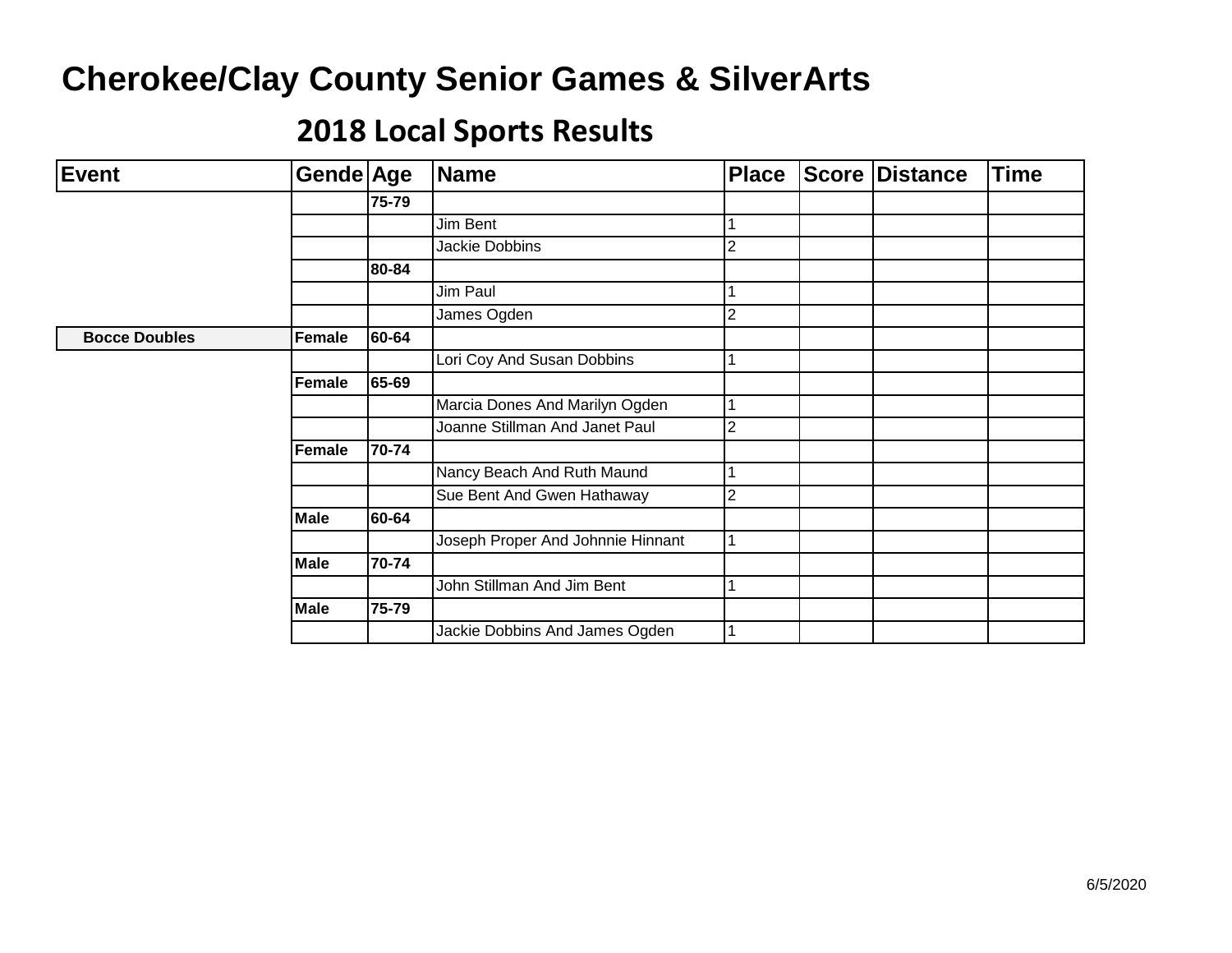| <b>Event</b>                 | Gende Age   |       | <b>Name</b>                   | <b>Place</b> |     | <b>Score Distance</b> | <b>Time</b> |
|------------------------------|-------------|-------|-------------------------------|--------------|-----|-----------------------|-------------|
| <b>Bowling</b>               |             |       |                               |              |     |                       |             |
| <b>Bowling Singles</b>       | Female      |       |                               |              |     |                       |             |
|                              |             | 80-84 |                               |              |     |                       |             |
|                              |             |       | Janet Paul                    |              | 396 |                       |             |
|                              | <b>Male</b> |       |                               |              |     |                       |             |
|                              |             | 60-64 |                               |              |     |                       |             |
|                              |             |       | <b>Wayne Spong</b>            |              | 515 |                       |             |
|                              |             | 80-84 |                               |              |     |                       |             |
|                              |             |       | Jim Paul                      |              | 398 |                       |             |
| <b>Bowling Doubles</b>       | Female      | 70-74 |                               |              |     |                       |             |
|                              |             |       | Ines Bergstrom And Janet Paul |              | 874 |                       |             |
|                              | <b>Male</b> | 75-79 |                               |              |     |                       |             |
|                              |             |       | Jim Bent And Jim Paul         |              | 822 |                       |             |
| <b>Bowling Mixed Doubles</b> |             | 75-79 |                               |              |     |                       |             |
|                              |             |       | Jim Bent And Bert Ott         |              | 717 |                       |             |
|                              |             | 80-84 |                               |              |     |                       |             |
|                              |             |       | Janet Paul And Jim Paul       |              | 762 |                       |             |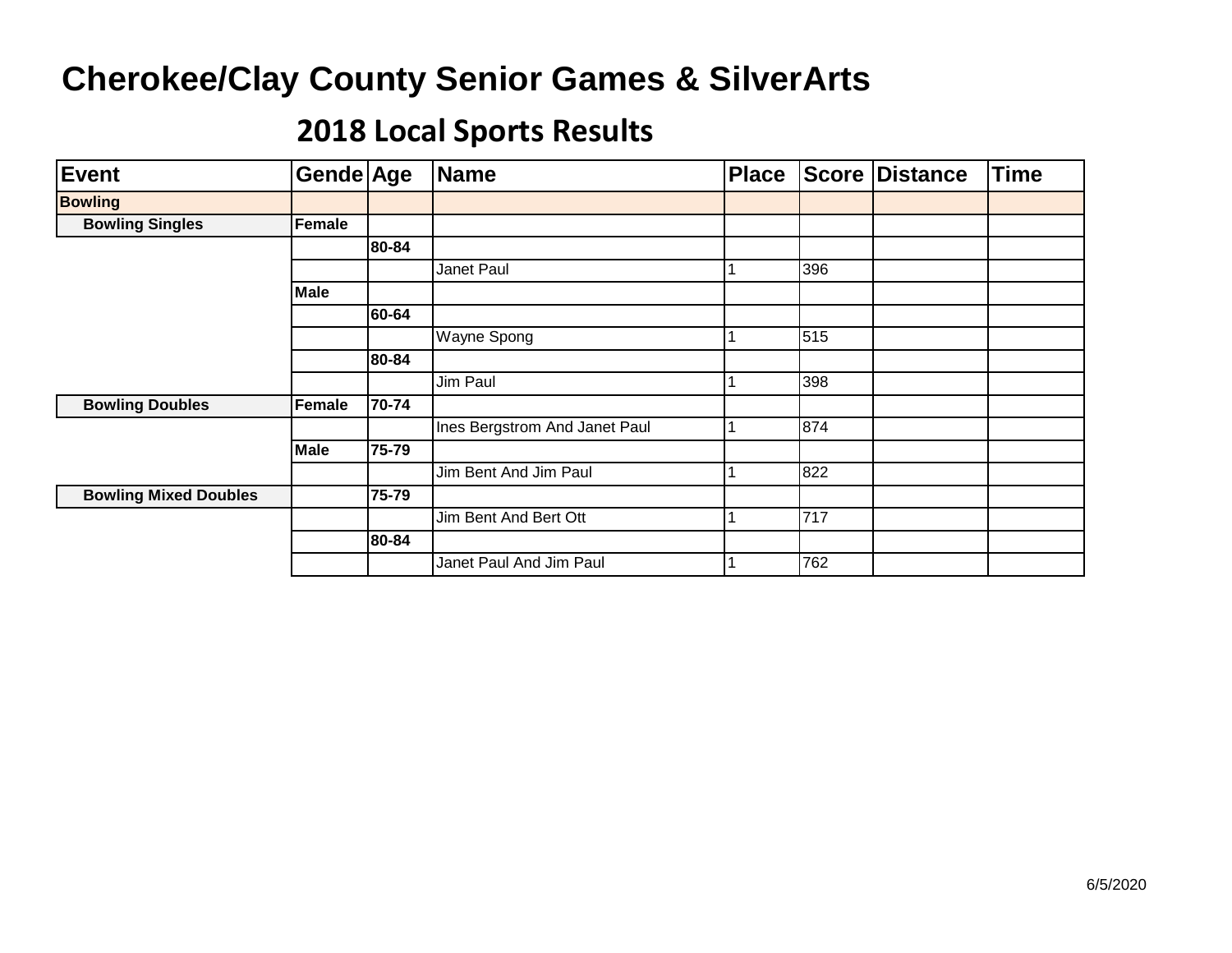| Event           | Gende Age   |       | Name                 | <b>Place</b>   | Score Distance | <b>Time</b> |
|-----------------|-------------|-------|----------------------|----------------|----------------|-------------|
| <b>Cornhole</b> |             |       |                      |                |                |             |
| <b>Cornhole</b> | Female      |       |                      |                |                |             |
|                 |             | 60-64 |                      |                |                |             |
|                 |             |       | Darlene Dickerson    | 1              |                |             |
|                 |             | 65-69 |                      |                |                |             |
|                 |             |       | Marcia Dones         | 1              |                |             |
|                 |             |       | Mary Gregg           | ا C            |                |             |
|                 |             | 70-74 |                      |                |                |             |
|                 |             |       | Nancy Beach          | 1              |                |             |
|                 |             |       | Gwen Hathaway        | $\overline{2}$ |                |             |
|                 |             | 75-79 |                      |                |                |             |
|                 |             |       | Jane Hembree         | $\mathbf 1$    |                |             |
|                 |             | 80-84 |                      |                |                |             |
|                 |             |       | Janet Paul           | 1              |                |             |
|                 |             | 90-94 |                      |                |                |             |
|                 |             |       | <b>Ruth Griffing</b> | 1              |                |             |
|                 | <b>Male</b> |       |                      |                |                |             |
|                 |             | 65-69 |                      |                |                |             |
|                 |             |       | <b>Marvin Taylor</b> | 1              |                |             |
|                 |             |       | <b>Weldon Beach</b>  | ا C            |                |             |
|                 |             | 70-74 |                      |                |                |             |
|                 |             |       | <b>Rick Alringer</b> | 1              |                |             |
|                 |             | 75-79 |                      |                |                |             |
|                 |             |       | Don Wells            | 1              |                |             |
|                 |             | 80-84 |                      |                |                |             |
|                 |             |       | Jim Paul             | $\overline{1}$ |                |             |
|                 |             | 95-99 |                      |                |                |             |
|                 |             |       | <b>Avery Nix</b>     | 1              |                |             |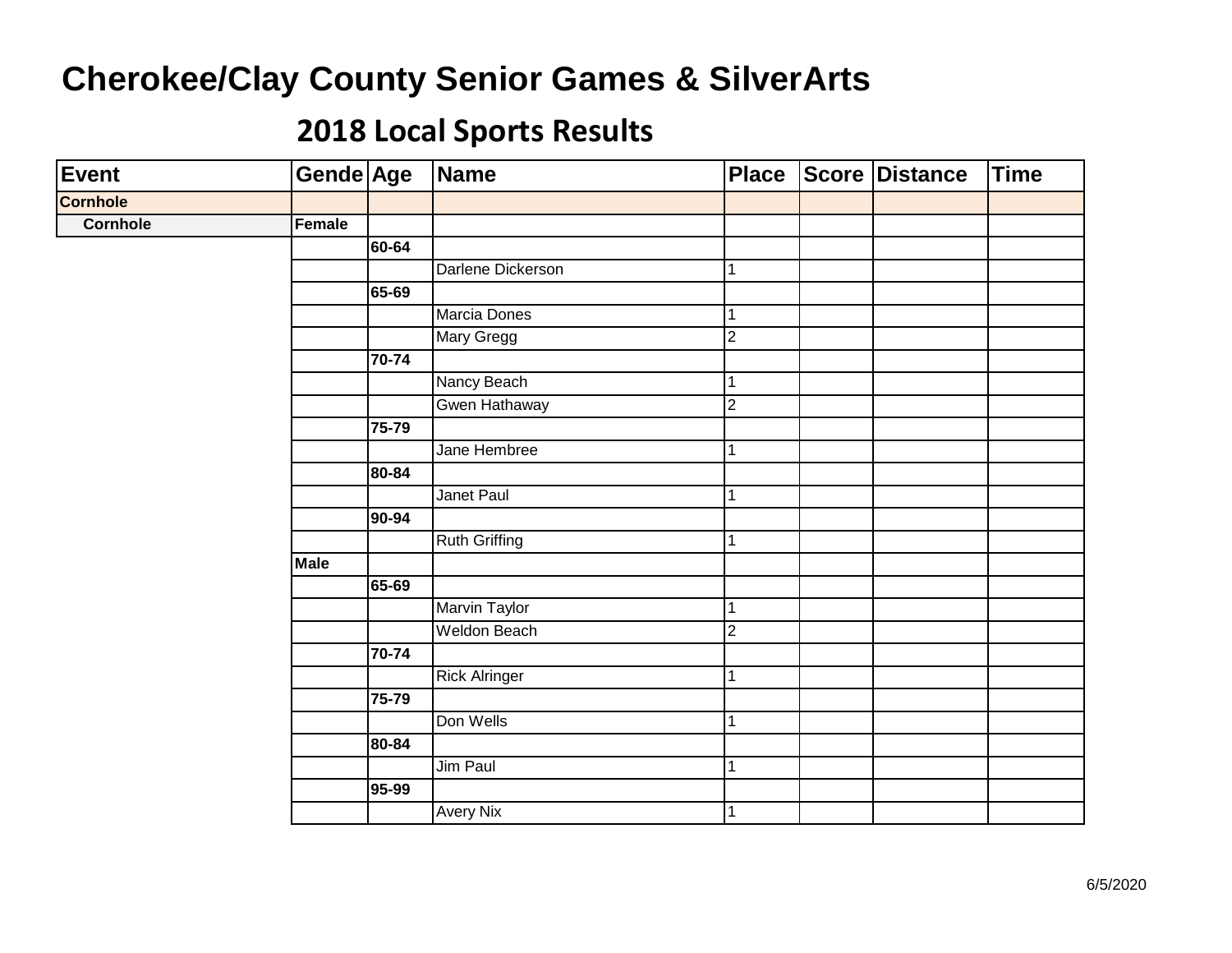| Event               | Gende Age   |       | Name                   | <b>Place</b> | Score Distance | <b>Time</b> |
|---------------------|-------------|-------|------------------------|--------------|----------------|-------------|
| <b>Discus Throw</b> |             |       |                        |              |                |             |
| <b>Discus Throw</b> | <b>Male</b> |       |                        |              |                |             |
|                     |             | 60-64 |                        |              |                |             |
|                     |             |       | Daniel Hyre            |              | 111'2"         |             |
|                     |             | 65-69 |                        |              |                |             |
|                     |             |       | <b>Winfield Clonts</b> |              | 69'2"          |             |
|                     |             | 70-74 |                        |              |                |             |
|                     |             |       | David Baumann          |              | 65'8"          |             |
|                     |             | 75-79 |                        |              |                |             |
|                     |             |       | Jim Bent               |              | 74' 9"         |             |

| <b>Football Throw</b> |        |       |                   |  |  |
|-----------------------|--------|-------|-------------------|--|--|
| <b>Football Throw</b> | Female |       |                   |  |  |
|                       |        | 60-64 |                   |  |  |
|                       |        |       | Darlene Dickerson |  |  |

| Golf |               |       |                 |     |  |
|------|---------------|-------|-----------------|-----|--|
| Golf | <b>Female</b> |       |                 |     |  |
|      |               | 65-69 |                 |     |  |
|      |               |       | Joanne Stillman | 106 |  |
|      | Male          |       |                 |     |  |
|      |               | 70-74 |                 |     |  |
|      |               |       | John Stillman   | 171 |  |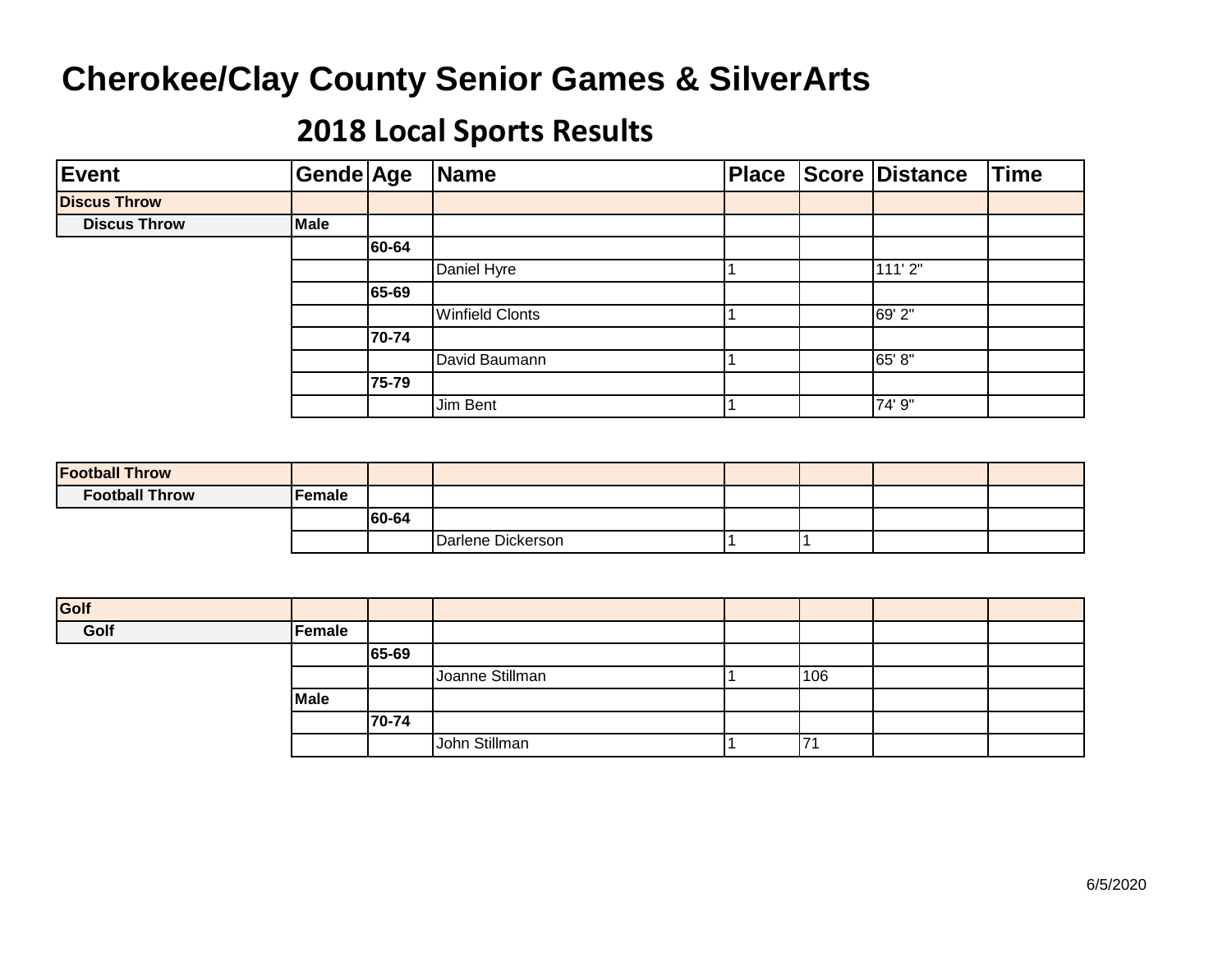| Event             | Gende Age   |       | Name             | <b>Place</b> | Score Distance | <b>Time</b> |
|-------------------|-------------|-------|------------------|--------------|----------------|-------------|
| <b>Horseshoes</b> |             |       |                  |              |                |             |
| <b>Horseshoes</b> | Female      |       |                  |              |                |             |
|                   |             | 65-69 |                  |              |                |             |
|                   |             |       | Susan Fredriksen |              |                |             |
|                   | <b>Male</b> |       |                  |              |                |             |
|                   |             | 60-64 |                  |              |                |             |
|                   |             |       | Joseph Proper    |              |                |             |
|                   |             | 70-74 |                  |              |                |             |
|                   |             |       | Johnnie Hinnant  |              |                |             |
|                   |             | 75-79 |                  |              |                |             |
|                   |             |       | Don Wells        |              |                |             |

| <b>Long Jumps</b>         |             |       |               |  |       |  |
|---------------------------|-------------|-------|---------------|--|-------|--|
| <b>Running Long Jump</b>  | <b>Male</b> |       |               |  |       |  |
|                           |             | 70-74 |               |  |       |  |
|                           |             |       | David Baumann |  | 9'9"  |  |
| <b>Standing Long Jump</b> | <b>Male</b> |       |               |  |       |  |
|                           |             | 70-74 |               |  |       |  |
|                           |             |       | David Baumann |  | 5' 9" |  |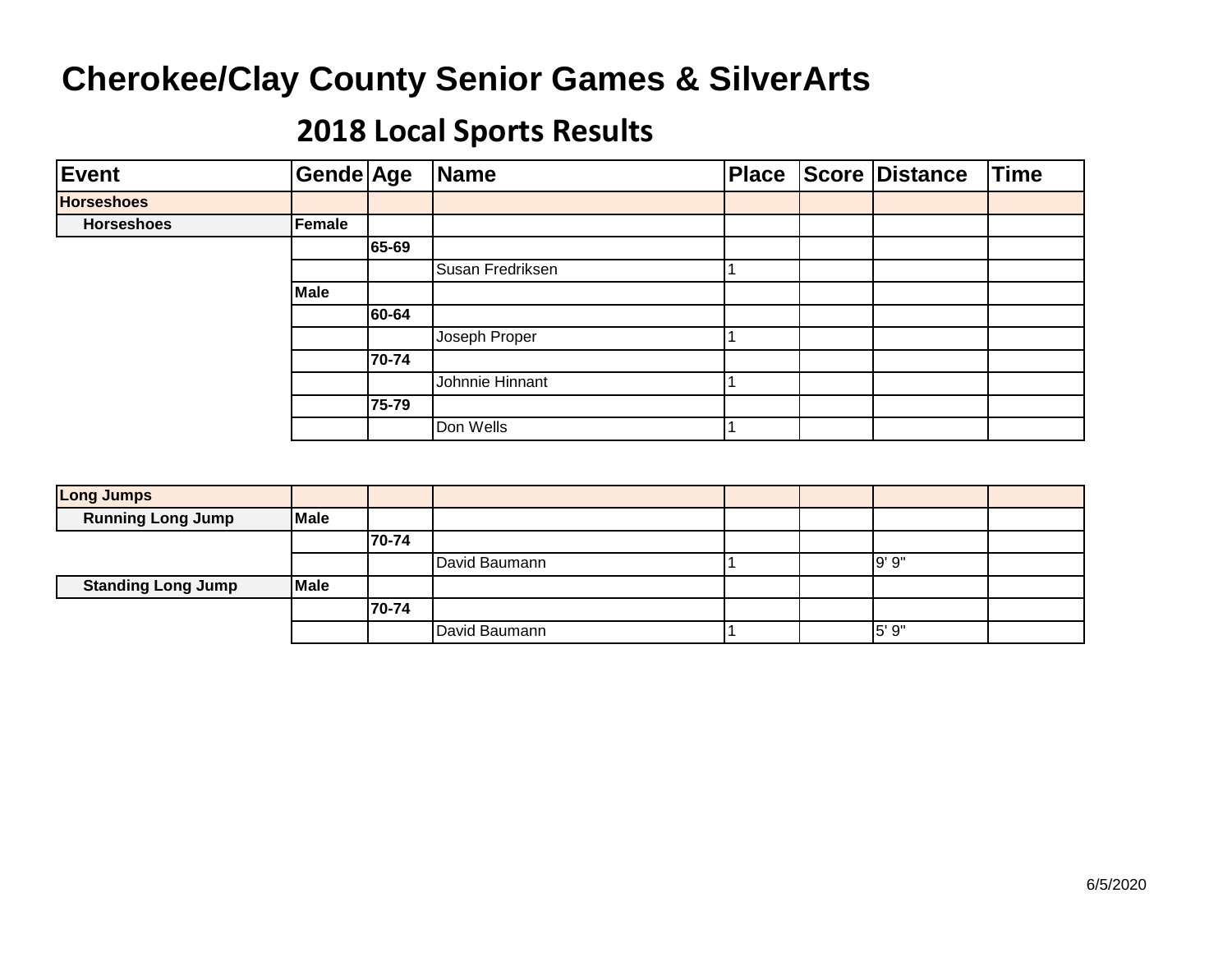| <b>Event</b>              | Gende Age   |       | <b>Name</b>                                          | <b>Place</b>   | <b>Score Distance</b> | <b>Time</b> |
|---------------------------|-------------|-------|------------------------------------------------------|----------------|-----------------------|-------------|
| <b>Pickleball</b>         |             |       |                                                      |                |                       |             |
| <b>Pickleball Singles</b> | Female      |       |                                                      |                |                       |             |
|                           |             | 65-69 |                                                      |                |                       |             |
|                           |             |       | Susan Fredriksen                                     |                |                       |             |
|                           |             | 75-79 |                                                      |                |                       |             |
|                           |             |       | Marilyn Ogden                                        |                |                       |             |
|                           | <b>Male</b> |       |                                                      |                |                       |             |
|                           |             | 60-64 |                                                      |                |                       |             |
|                           |             |       | Wayne Spong                                          |                |                       |             |
|                           |             |       | Michael Kelischek                                    | $\overline{2}$ |                       |             |
|                           |             | 70-74 |                                                      |                |                       |             |
|                           |             |       | David Baumann                                        |                |                       |             |
|                           |             |       | <b>Jim Ackerly</b>                                   | $\overline{2}$ |                       |             |
|                           |             |       | Johnnie Hinnant                                      | 3              |                       |             |
|                           |             | 75-79 |                                                      |                |                       |             |
|                           |             |       | <b>Henry Ristorcelli</b>                             |                |                       |             |
|                           |             |       | <b>Jim Bent</b>                                      | $\overline{2}$ |                       |             |
| <b>Pickleball Doubles</b> | Female      | 55-59 |                                                      |                |                       |             |
|                           |             |       | Marcia Thorne And Diana Walker                       |                |                       |             |
|                           |             |       | Duwana Pelton And Connie Fletcher                    | $\overline{2}$ |                       |             |
|                           |             | 60-64 |                                                      |                |                       |             |
|                           |             |       | <b>Linda Bamfield And SUSAN</b><br><b>FREDRIKSEN</b> |                |                       |             |
|                           |             |       | Regina Bracken And Darlene Dickerson                 | $\overline{2}$ |                       |             |
|                           |             |       | Linda Knowles And Nancy Frahmann                     | 3              |                       |             |
|                           |             | 65-69 |                                                      |                |                       |             |
|                           |             |       | Mary Gregg And Marcia Dones                          | $\mathbf{1}$   |                       |             |
|                           |             | 70-74 |                                                      |                |                       |             |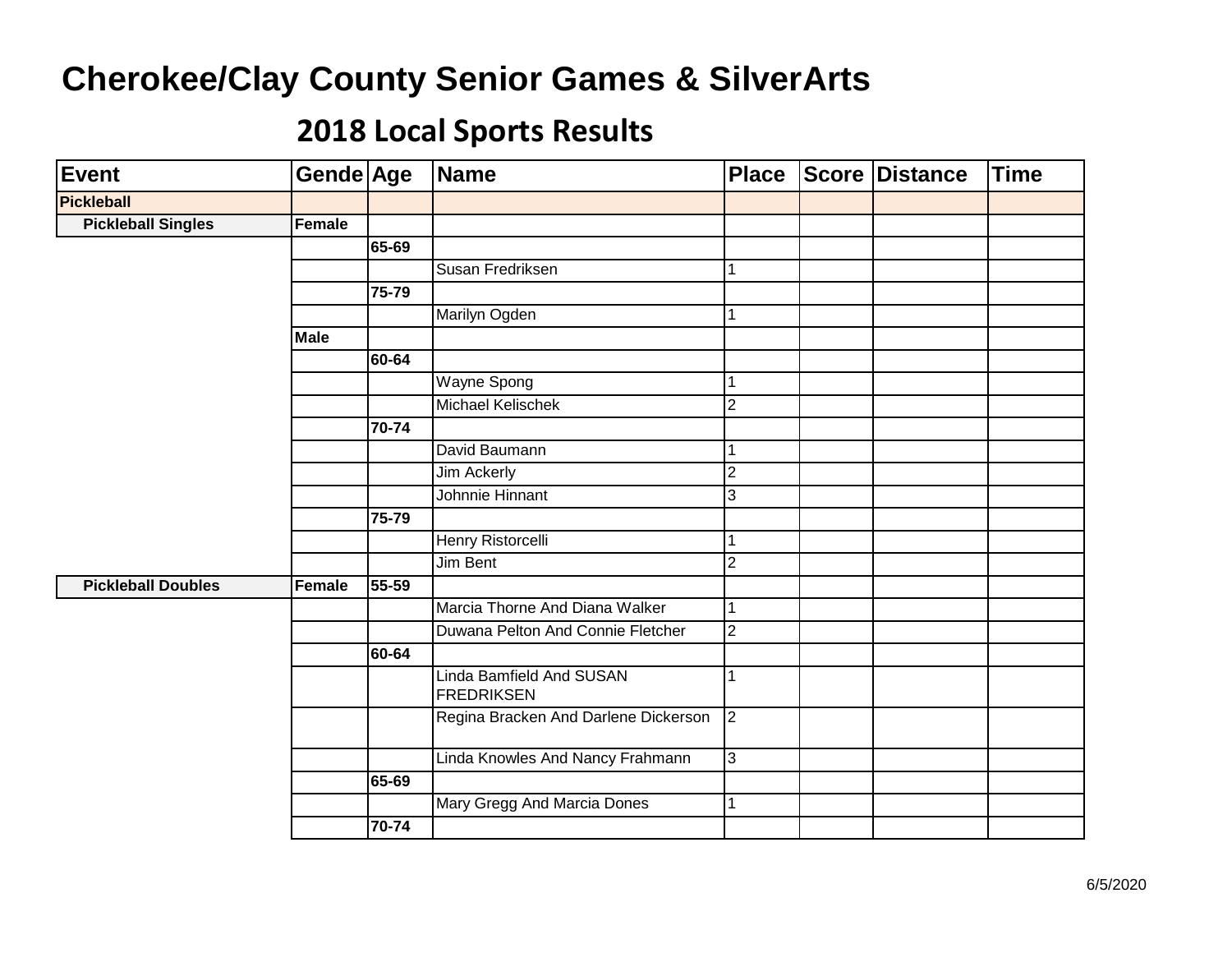| <b>Event</b>                    | Gende Age   |       | <b>Name</b>                           | <b>Place</b>   | <b>Score Distance</b> | <b>Time</b> |
|---------------------------------|-------------|-------|---------------------------------------|----------------|-----------------------|-------------|
|                                 |             |       | Ann Parsons And Nanccy Meldran        |                |                       |             |
|                                 |             | 75-79 |                                       |                |                       |             |
|                                 |             |       | Marilyn Ogden And Bert Ott            |                |                       |             |
|                                 | <b>Male</b> | 60-64 |                                       |                |                       |             |
|                                 |             |       | Lyndell Holt And Jim Ackerly          |                |                       |             |
|                                 |             |       | Michael Kelischek And Erly Garner     | $\overline{2}$ |                       |             |
|                                 |             | 65-69 |                                       |                |                       |             |
|                                 |             |       | Gary Sears And Cobby Barfield         |                |                       |             |
|                                 |             | 70-74 |                                       |                |                       |             |
|                                 |             |       | David Baumann And Henry Ristorcelli   |                |                       |             |
| <b>Pickleball Mixed Doubles</b> | 60-64       |       |                                       |                |                       |             |
|                                 |             |       | Lyndell Holt And Darlene Dickerson    |                |                       |             |
|                                 |             |       | Linda Bamfield And Erly Garner        | $\overline{2}$ |                       |             |
|                                 |             |       | Diana Walker And Gary Sears           | 3              |                       |             |
|                                 | 65-69       |       |                                       |                |                       |             |
|                                 |             |       | <b>Billie Coleman And Jim Ackerly</b> |                |                       |             |
|                                 |             |       | Mary Gregg And Henry Ristorcelli      | $\overline{2}$ |                       |             |
|                                 |             |       | Marcia Dones And Daniel Dones         | 3              |                       |             |
|                                 | 70-74       |       |                                       |                |                       |             |
|                                 |             |       | Ann Parsons And Greg Parsons          |                |                       |             |
|                                 |             |       | Johnnie Hinnant And Nanccy Meldran    | $\overline{2}$ |                       |             |
|                                 | 75-79       |       |                                       |                |                       |             |
|                                 |             |       | Marilyn Ogden And Roland Hardee       |                |                       |             |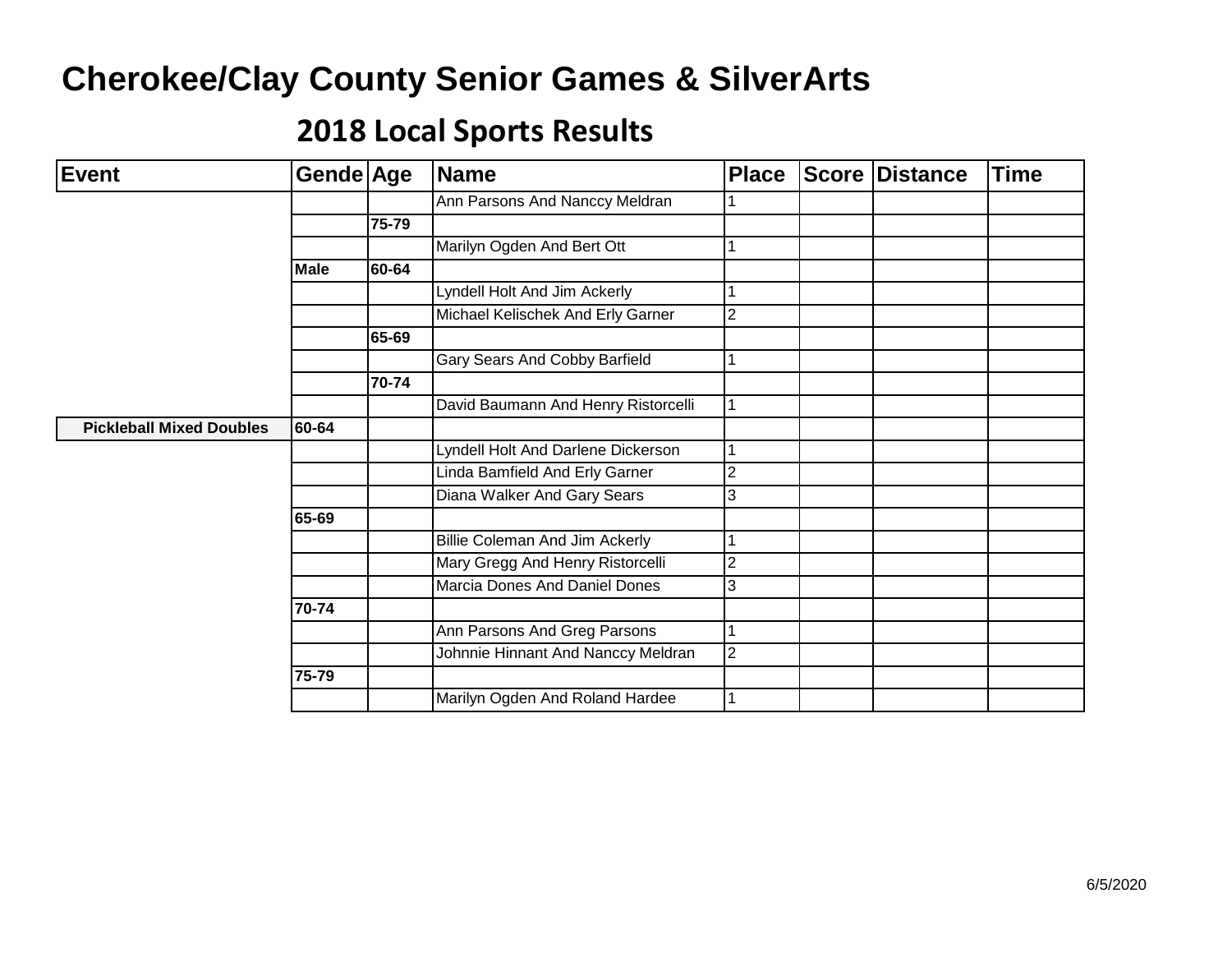| Event       | Gende Age   |       | <b>Name</b>     |  | <b>Place Score Distance</b> | Time |
|-------------|-------------|-------|-----------------|--|-----------------------------|------|
| Racquetball |             |       |                 |  |                             |      |
| Racquetball | <b>Male</b> |       |                 |  |                             |      |
|             |             | 60-64 |                 |  |                             |      |
|             |             |       | Joseph Proper   |  |                             |      |
|             |             | 70-74 |                 |  |                             |      |
|             |             |       | David Baumann   |  |                             |      |
|             |             |       | Johnnie Hinnant |  |                             |      |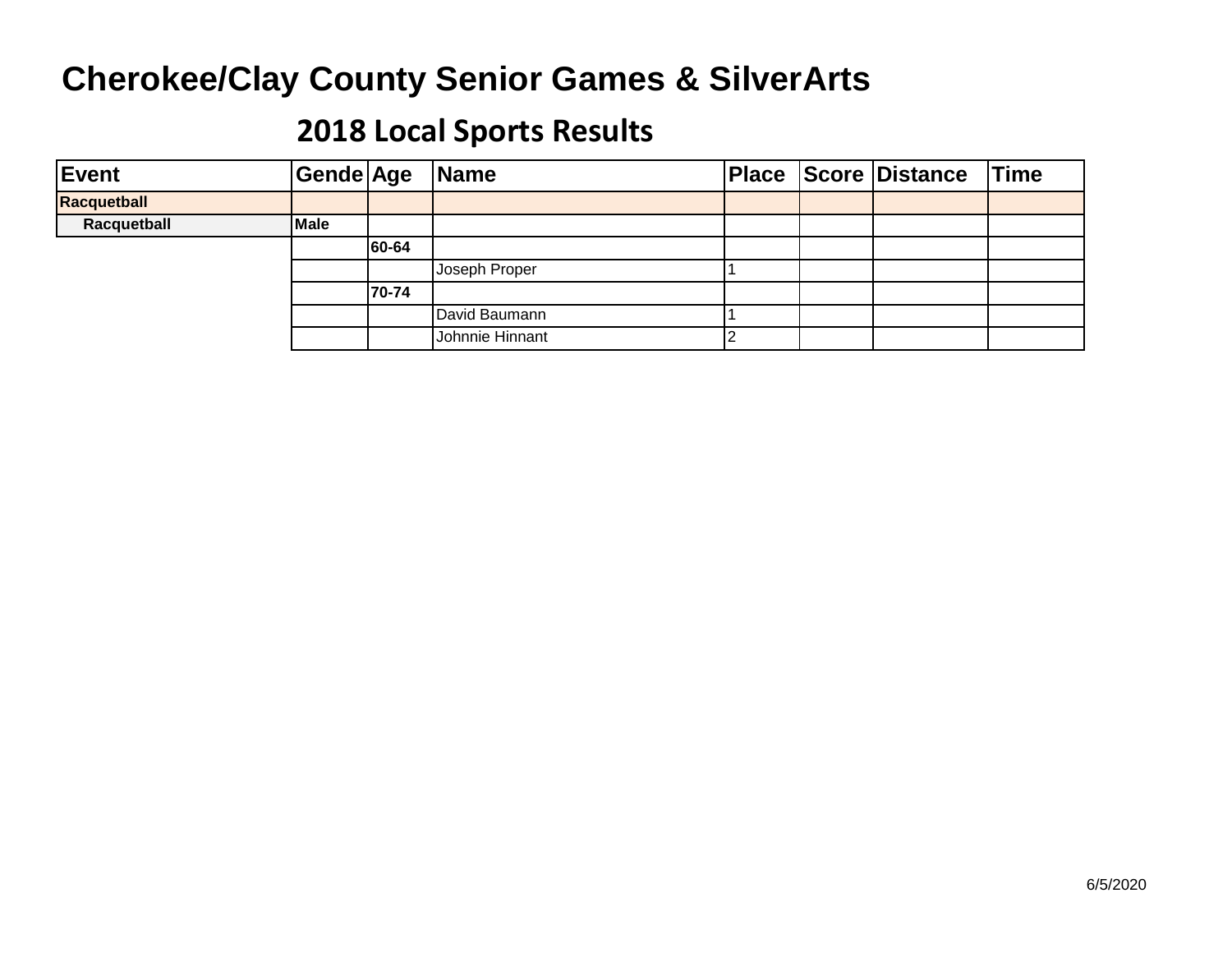| <b>Event</b>    | Gende Age   |       | Name                   | <b>Place</b>   | Score Distance | <b>Time</b> |
|-----------------|-------------|-------|------------------------|----------------|----------------|-------------|
| <b>Shot Put</b> |             |       |                        |                |                |             |
| <b>Shot Put</b> | Female      |       |                        |                |                |             |
|                 |             | 60-64 |                        |                |                |             |
|                 |             |       | Darlene Dickerson      | 1              | 18'6''         |             |
|                 |             | 65-69 |                        |                |                |             |
|                 |             |       | Marcia Dones           | 1              | 17'3''         |             |
|                 |             | 70-74 |                        |                |                |             |
|                 |             |       | Karen Hall             | 1              | 15' 10"        |             |
|                 |             |       | Gwen Hathaway          | $\overline{2}$ | 14'6''         |             |
|                 |             | 75-79 |                        |                |                |             |
|                 |             |       | Marilyn Ogden          | $\vert$ 1      | 19'5''         |             |
|                 |             |       | <b>Ruth Maund</b>      | $\overline{c}$ | 12' 11"        |             |
|                 |             | 80-84 |                        |                |                |             |
|                 |             |       | <b>Bert Ott</b>        | $\mathbf{1}$   | 14'0''         |             |
|                 |             |       | Janet Paul             | $\overline{2}$ | 11'4"          |             |
|                 | <b>Male</b> |       |                        |                |                |             |
|                 |             | 60-64 |                        |                |                |             |
|                 |             |       | Daniel Hyre            | $\overline{1}$ | 33' 2"         |             |
|                 |             | 65-69 |                        |                |                |             |
|                 |             |       | <b>Winfield Clonts</b> | $\mathbf 1$    | 20'0"          |             |
|                 |             | 70-74 |                        |                |                |             |
|                 |             |       | Johnnie Hinnant        | 1              | 19'5''         |             |
|                 |             |       | Daniel Dones           | $\overline{2}$ | 18'7''         |             |
|                 |             | 75-79 |                        |                |                |             |
|                 |             |       | Jim Bent               | $\overline{1}$ | 20'6"          |             |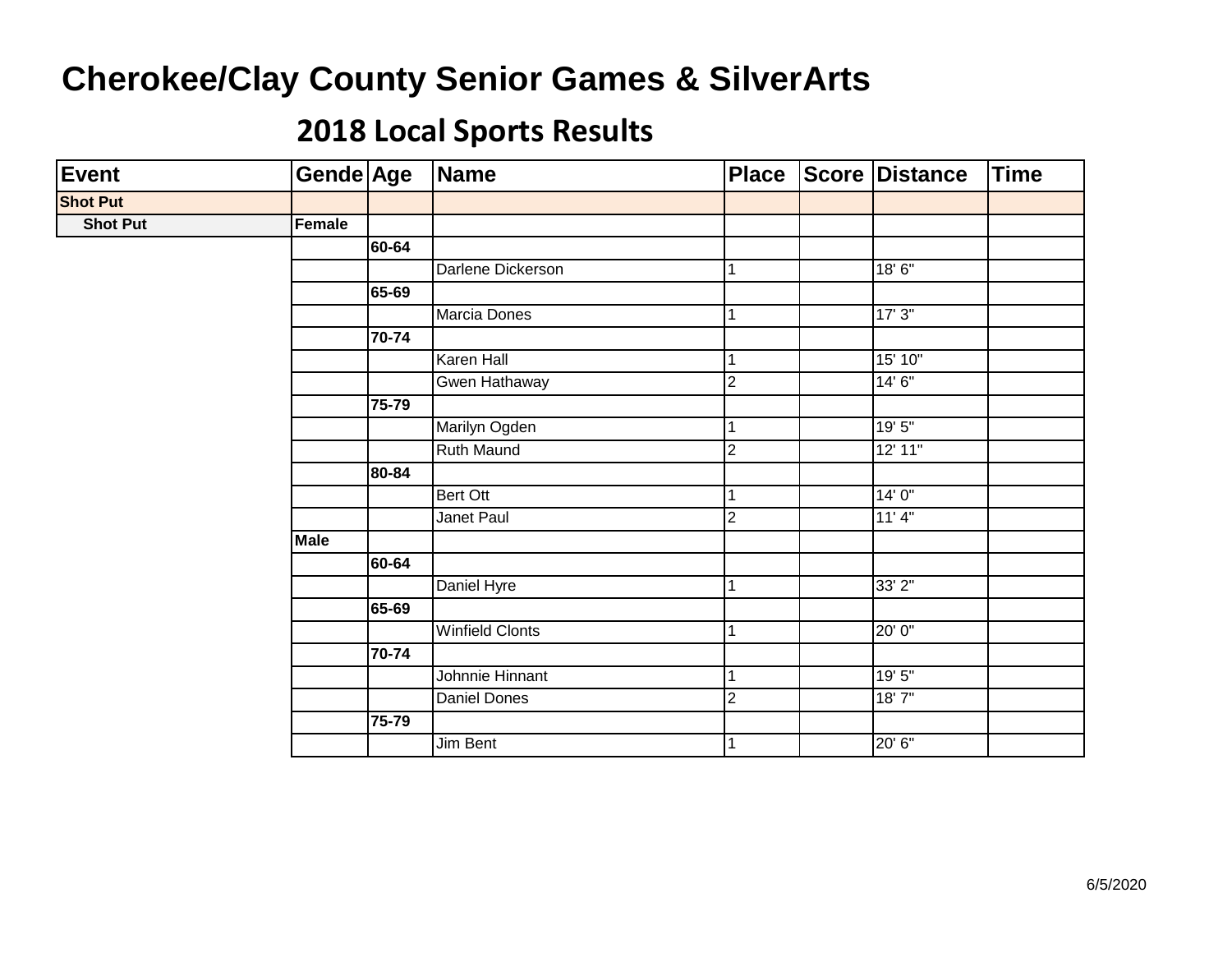| <b>Event</b>        | Gende Age   |         | Name                 | <b>Place</b> | <b>Score Distance</b> | <b>Time</b> |
|---------------------|-------------|---------|----------------------|--------------|-----------------------|-------------|
| <b>Shuffleboard</b> |             |         |                      |              |                       |             |
| Shuffleboard        | Female      |         |                      |              |                       |             |
|                     |             | 70-74   |                      |              |                       |             |
|                     |             |         | Sue Bent             |              |                       |             |
|                     |             |         | Nancy Beach          | 2            |                       |             |
|                     |             |         | Cathy Crawford       | 3            |                       |             |
|                     |             | 80-84   |                      |              |                       |             |
|                     |             |         | Janet Paul           |              |                       |             |
|                     |             | $90-94$ |                      |              |                       |             |
|                     |             |         | <b>Ruth Griffing</b> |              |                       |             |
|                     | <b>Male</b> |         |                      |              |                       |             |
|                     |             | 60-64   |                      |              |                       |             |
|                     |             |         | Joseph Proper        |              |                       |             |
|                     |             | 65-69   |                      |              |                       |             |
|                     |             |         | Weldon Beach         |              |                       |             |
|                     |             | 70-74   |                      |              |                       |             |
|                     |             |         | Johnnie Hinnant      |              |                       |             |
|                     |             | 75-79   |                      |              |                       |             |
|                     |             |         | Don Wells            |              |                       |             |
|                     |             | 80-84   |                      |              |                       |             |
|                     |             |         | Jim Paul             |              |                       |             |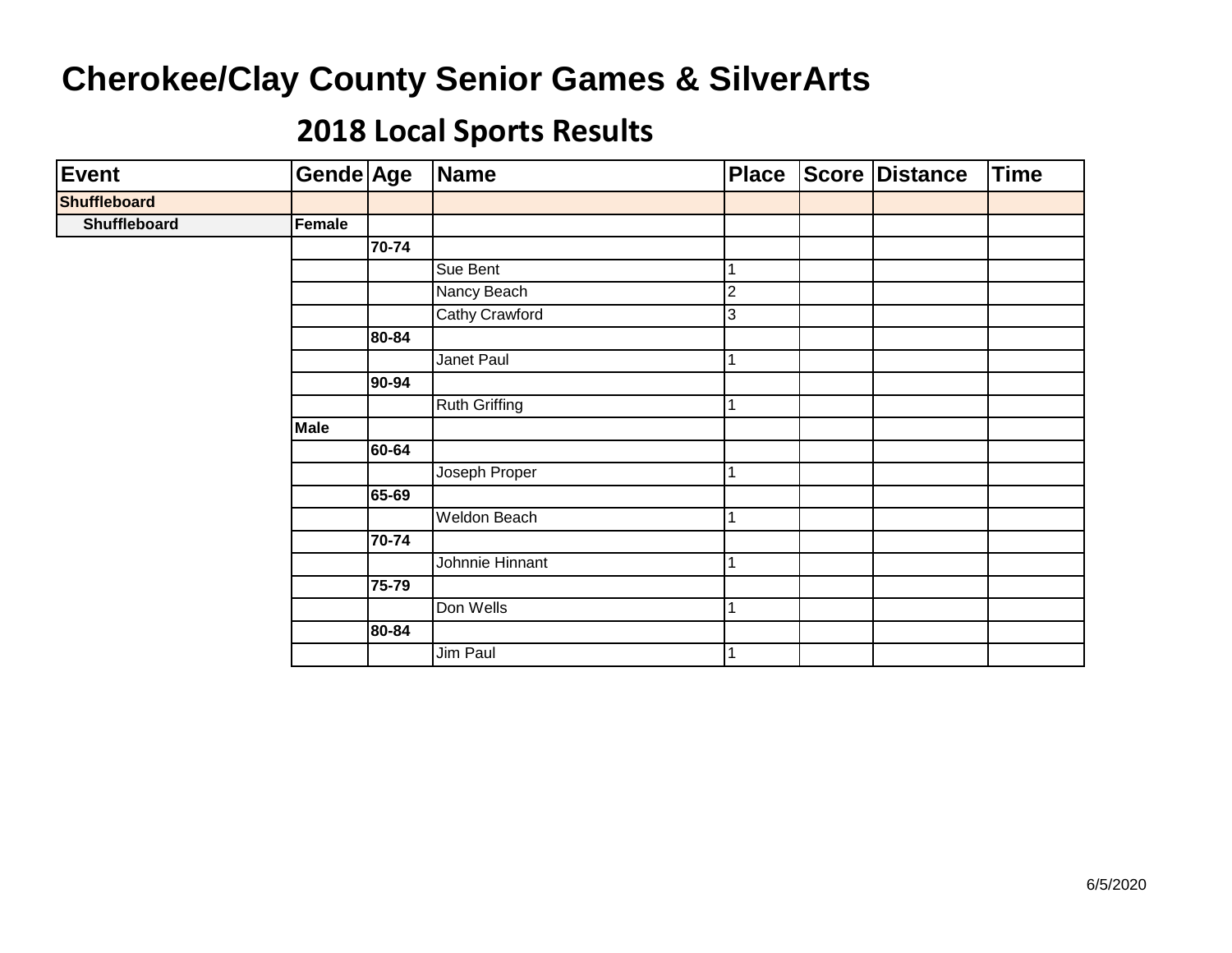| Event                 | Gende Age   |       | Name                   | <b>Place</b>   | <b>Score Distance</b> | <b>Time</b> |
|-----------------------|-------------|-------|------------------------|----------------|-----------------------|-------------|
| <b>Softball Throw</b> |             |       |                        |                |                       |             |
| <b>Softball Throw</b> | Female      |       |                        |                |                       |             |
|                       |             | 60-64 |                        |                |                       |             |
|                       |             |       | Darlene Dickerson      |                | 72'3''                |             |
|                       |             | 65-69 |                        |                |                       |             |
|                       |             |       | Marcia Dones           |                | 61'8"                 |             |
|                       |             |       | Mary Gregg             | $\overline{2}$ | 42' 9"                |             |
|                       |             | 70-74 |                        |                |                       |             |
|                       |             |       | Gwen Hathaway          |                | 51'3''                |             |
|                       |             |       | Karen Hall             | $\overline{c}$ | 41'2''                |             |
|                       |             | 75-79 |                        |                |                       |             |
|                       |             |       | Jane Hembree           |                | 61'6"                 |             |
|                       |             |       | <b>Ruth Maund</b>      | $\overline{2}$ | 44' 2"                |             |
|                       |             | 80-84 |                        |                |                       |             |
|                       |             |       | Bert Ott               | $\mathbf{1}$   | 44' 8"                |             |
|                       | <b>Male</b> |       |                        |                |                       |             |
|                       |             | 60-64 |                        |                |                       |             |
|                       |             |       | Daniel Hyre            |                | 116'8''               |             |
|                       |             | 65-69 |                        |                |                       |             |
|                       |             |       | Marvin Taylor          |                | 82' 1"                |             |
|                       |             |       | <b>Winfield Clonts</b> | $\overline{2}$ | 79'0"                 |             |
|                       |             | 70-74 |                        |                |                       |             |
|                       |             |       | <b>Rick Alringer</b>   |                | 89' 2"                |             |
|                       |             |       | Johnnie Hinnant        | $\mathbf{2}$   | 87' 1''               |             |
|                       |             |       | <b>Daniel Dones</b>    | 3              | 56'7"                 |             |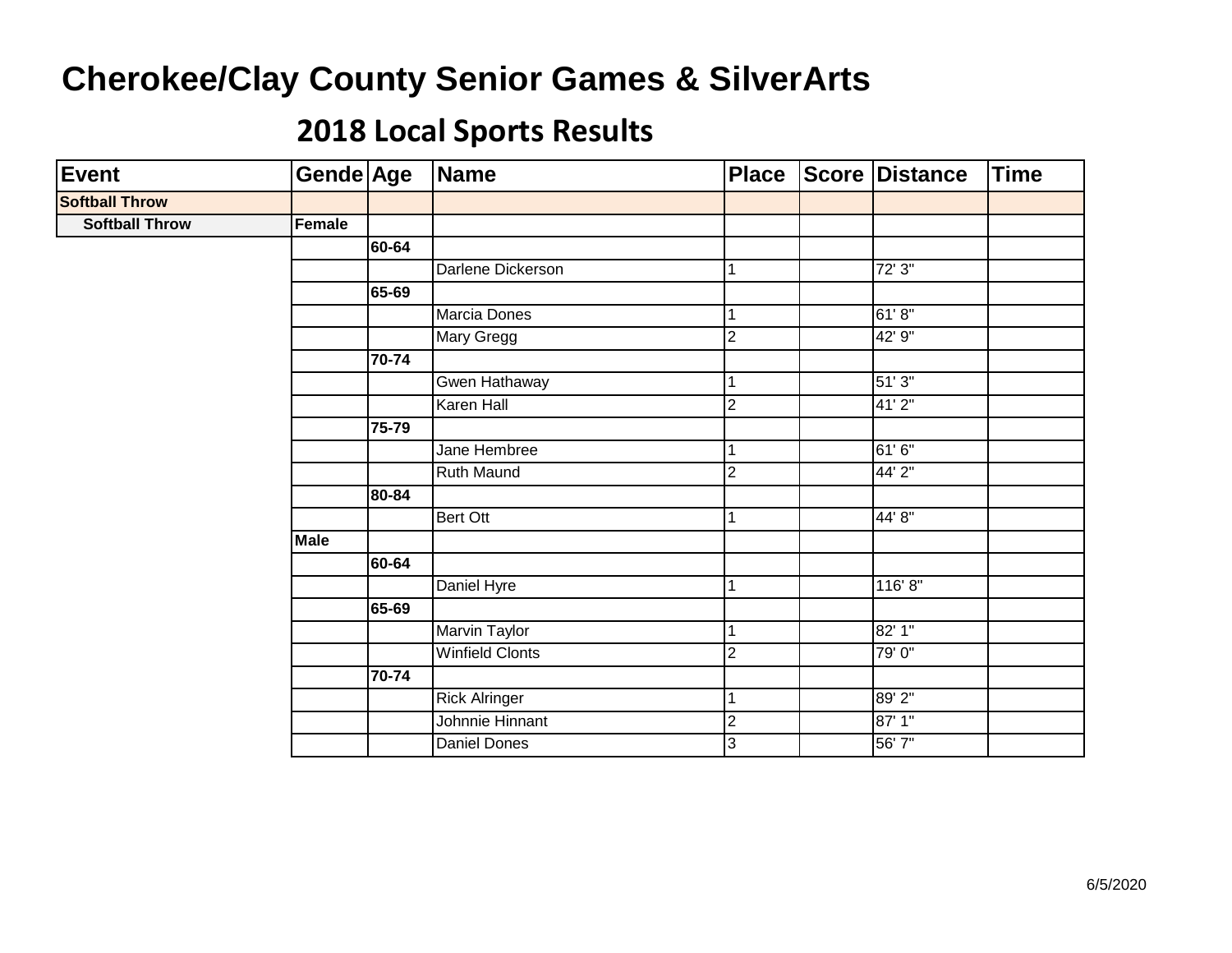| Event                     | Gende Age   |       | <b>Name</b>              | <b>Place</b> | Score | <b>Distance</b> | Time        |
|---------------------------|-------------|-------|--------------------------|--------------|-------|-----------------|-------------|
| <b>Swimming</b>           |             |       |                          |              |       |                 |             |
| 100 Yd. Breaststroke      | Female      |       |                          |              |       |                 |             |
|                           |             | 55-59 |                          |              |       |                 |             |
|                           |             |       | Amanda Burts             | 1            |       |                 | 00:01:46.13 |
| 100 Yd. Freestyle         | <b>Male</b> |       |                          |              |       |                 |             |
|                           |             | 60-64 |                          |              |       |                 |             |
|                           |             |       | Michael Kelischek        | 1            |       |                 | 00:01:43.12 |
|                           |             |       | <b>Steve Betsill</b>     | S.           |       |                 | 00:02:07.30 |
| 100 Yd. Individual Medley | Female      |       |                          |              |       |                 |             |
|                           |             | 55-59 |                          |              |       |                 |             |
|                           |             |       | Amanda Burts             | 1            |       |                 | 00:01:50.88 |
| 200 Yd. Breaststroke      | Female      |       |                          |              |       |                 |             |
|                           |             | 55-59 |                          |              |       |                 |             |
|                           |             |       | Amanda Burts             | 1            |       |                 | 00:03:57.22 |
| 200 Yd. Freestyle         | Male        |       |                          |              |       |                 |             |
|                           |             | 60-64 |                          |              |       |                 |             |
|                           |             |       | <b>Michael Kelischek</b> | 1            |       |                 | 00:03:28.12 |
| 50 Yd. Backstroke         | <b>Male</b> |       |                          |              |       |                 |             |
|                           |             | 60-64 |                          |              |       |                 |             |
|                           |             |       | <b>Steve Betsill</b>     | 1            |       |                 | 00:01:10.22 |
| 50 Yd. Breaststroke       | Female      |       |                          |              |       |                 |             |
|                           |             | 55-59 |                          |              |       |                 |             |
|                           |             |       | Amanda Burts             | 1            |       |                 | 00:00:50.31 |
|                           | <b>Male</b> |       |                          |              |       |                 |             |
|                           |             | 55-59 |                          |              |       |                 |             |
|                           |             |       | Tom Bzotte               | 1            |       |                 | 00:01:04.33 |
|                           |             | 60-64 |                          |              |       |                 |             |
|                           |             |       | <b>Steve Betsill</b>     | $\mathbf{1}$ |       |                 | 00:01:06.49 |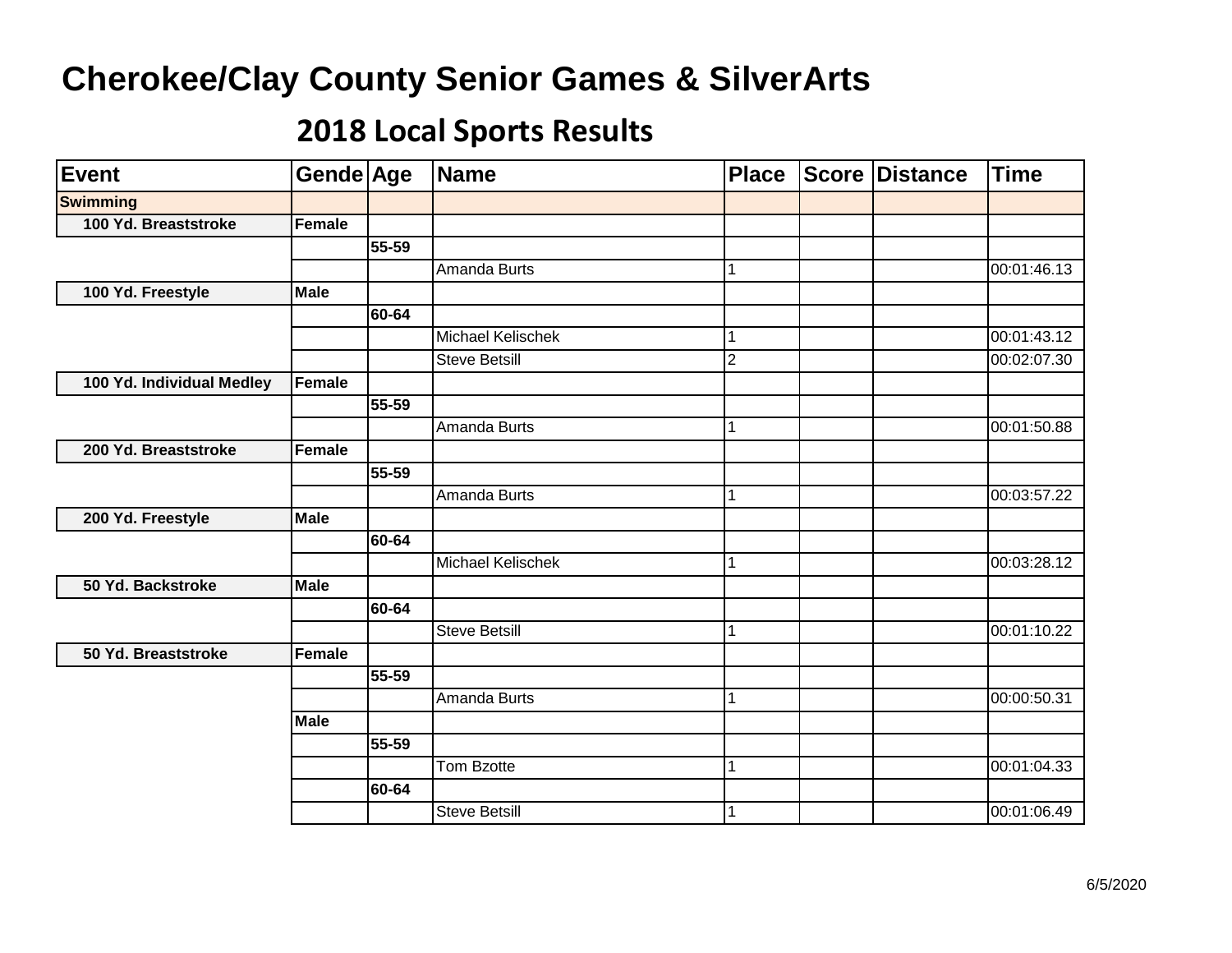| <b>Event</b>      | Gende Age   |       | <b>Name</b>          | <b>Place</b> | <b>Score Distance</b> | <b>Time</b> |
|-------------------|-------------|-------|----------------------|--------------|-----------------------|-------------|
| 50 Yd. Butterfly  | Male        |       |                      |              |                       |             |
|                   |             | 60-64 |                      |              |                       |             |
|                   |             |       | <b>Steve Betsill</b> |              |                       | 00:01:06.00 |
| 50 Yd. Freestyle  | Female      |       |                      |              |                       |             |
|                   |             | 55-59 |                      |              |                       |             |
|                   |             |       | Amanda Burts         |              |                       | 00:00:43.66 |
|                   | <b>Male</b> |       |                      |              |                       |             |
|                   |             | 60-64 |                      |              |                       |             |
|                   |             |       | Michael Kelischek    |              |                       | 00:00:38.18 |
|                   |             |       | <b>Steve Betsill</b> | ◠            |                       | 00:00:46.93 |
| 500 Yd. Freestyle | <b>Male</b> |       |                      |              |                       |             |
|                   |             | 55-59 |                      |              |                       |             |
|                   |             |       | Tom Bzotte           |              |                       | 00:09:19.85 |
|                   |             | 60-64 |                      |              |                       |             |
|                   |             |       | Michael Kelischek    |              |                       | 00:09:47.85 |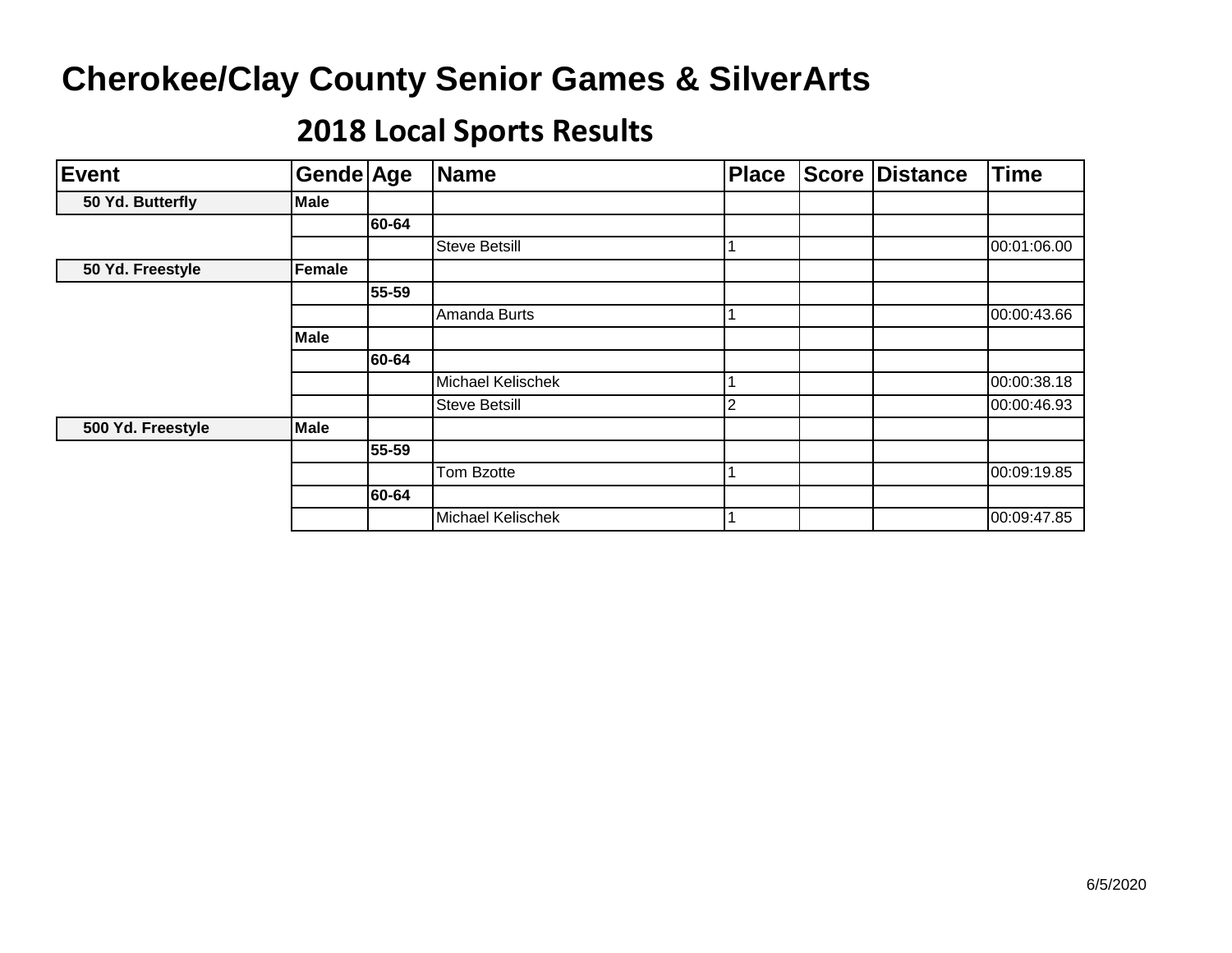| <b>Event</b>                | Gende Age   |       | <b>Name</b>                        | <b>Place</b> | <b>Score Distance</b> | <b>Time</b> |
|-----------------------------|-------------|-------|------------------------------------|--------------|-----------------------|-------------|
| <b>Table Tennis</b>         |             |       |                                    |              |                       |             |
| <b>Table Tennis Singles</b> | Female      |       |                                    |              |                       |             |
|                             |             | 65-69 |                                    |              |                       |             |
|                             |             |       | Mary Gregg                         |              |                       |             |
|                             |             | 75-79 |                                    |              |                       |             |
|                             |             |       | Dorothy Leslie                     |              |                       |             |
|                             | <b>Male</b> |       |                                    |              |                       |             |
|                             |             | 60-64 |                                    |              |                       |             |
|                             |             |       | Joseph Proper                      |              |                       |             |
|                             |             | 70-74 |                                    |              |                       |             |
|                             |             |       | Johnnie Hinnant                    |              |                       |             |
|                             |             | 75-79 |                                    |              |                       |             |
|                             |             |       | Jerry Leslie                       |              |                       |             |
|                             |             |       | Henry Ristorcelli                  | 2            |                       |             |
|                             |             |       | Don Wells                          | 3            |                       |             |
| <b>Table Tennis Doubles</b> | Female      | 65-69 |                                    |              |                       |             |
|                             |             |       | Mary Gregg And Dorothy Leslie      |              |                       |             |
|                             | <b>Male</b> | 75-79 |                                    |              |                       |             |
|                             |             |       | Henry Ristorcelli And Jerry Leslie |              |                       |             |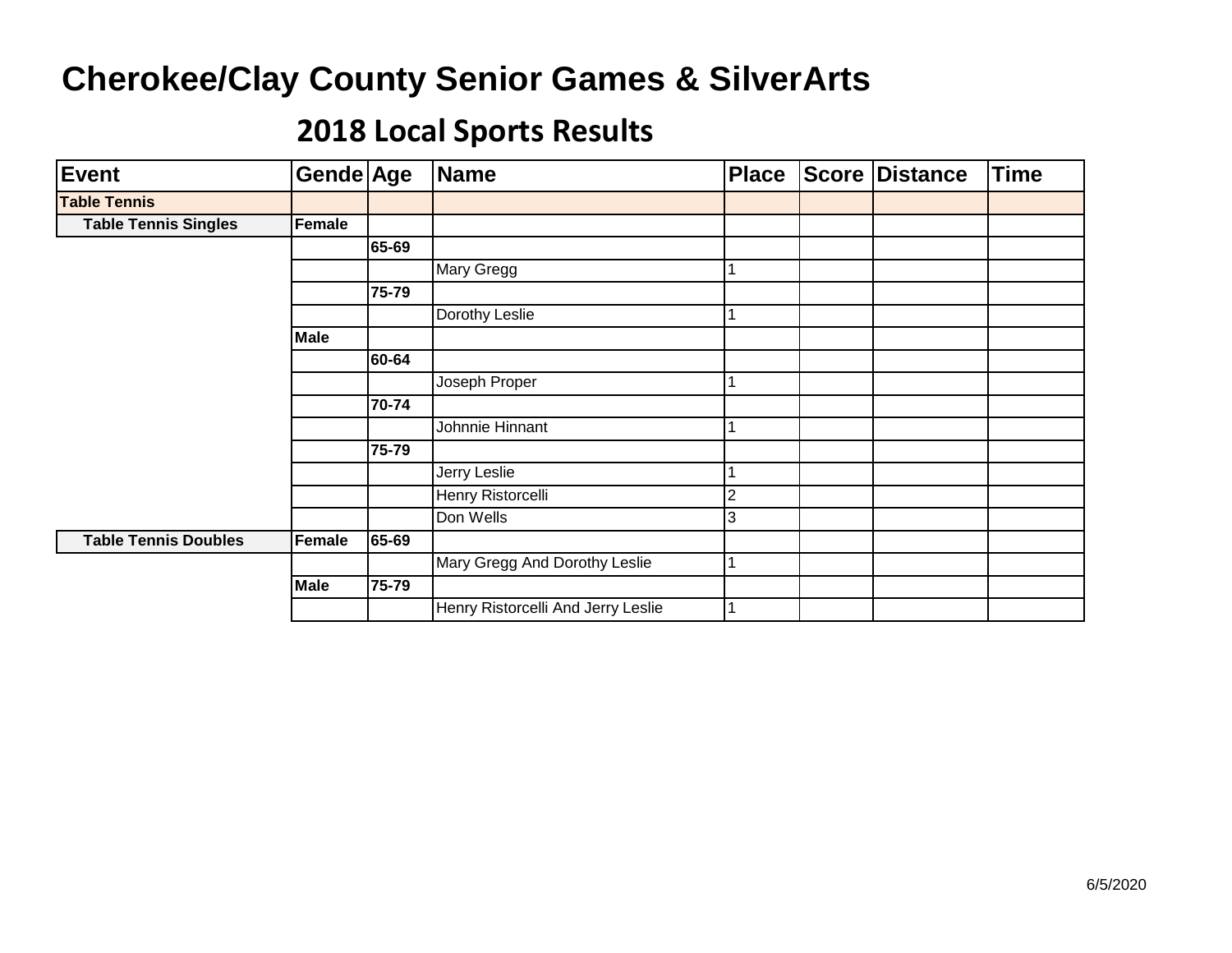| Event                                       | Gende Age   |       | <b>Name</b>                         | <b>Place</b> | <b>Score</b> | Distance | Time |
|---------------------------------------------|-------------|-------|-------------------------------------|--------------|--------------|----------|------|
| <b>Tennis</b>                               |             |       |                                     |              |              |          |      |
| <b>Tennis Singles</b>                       | <b>Male</b> |       |                                     |              |              |          |      |
|                                             |             | 70-74 |                                     |              |              |          |      |
|                                             |             |       | David Baumann                       |              |              |          |      |
|                                             |             | 75-79 |                                     |              |              |          |      |
|                                             |             |       | Henry Ristorcelli                   |              |              |          |      |
| <b>Tennis Doubles</b>                       | Female      | 65-69 |                                     |              |              |          |      |
|                                             |             |       | Mary Gregg And Karen Hall           |              |              |          |      |
|                                             | Male        | 70-74 |                                     |              |              |          |      |
|                                             |             |       | David Baumann And Henry Ristorcelli |              |              |          |      |
| <b>Table Tennis Mixed</b><br><b>Doubles</b> | 65-69       |       |                                     |              |              |          |      |
|                                             |             |       | Mary Gregg And Henry Ristorcelli    |              |              |          |      |
|                                             | 75-79       |       |                                     |              |              |          |      |
|                                             |             |       | Jerry Leslie And Dorothy Leslie     |              |              |          |      |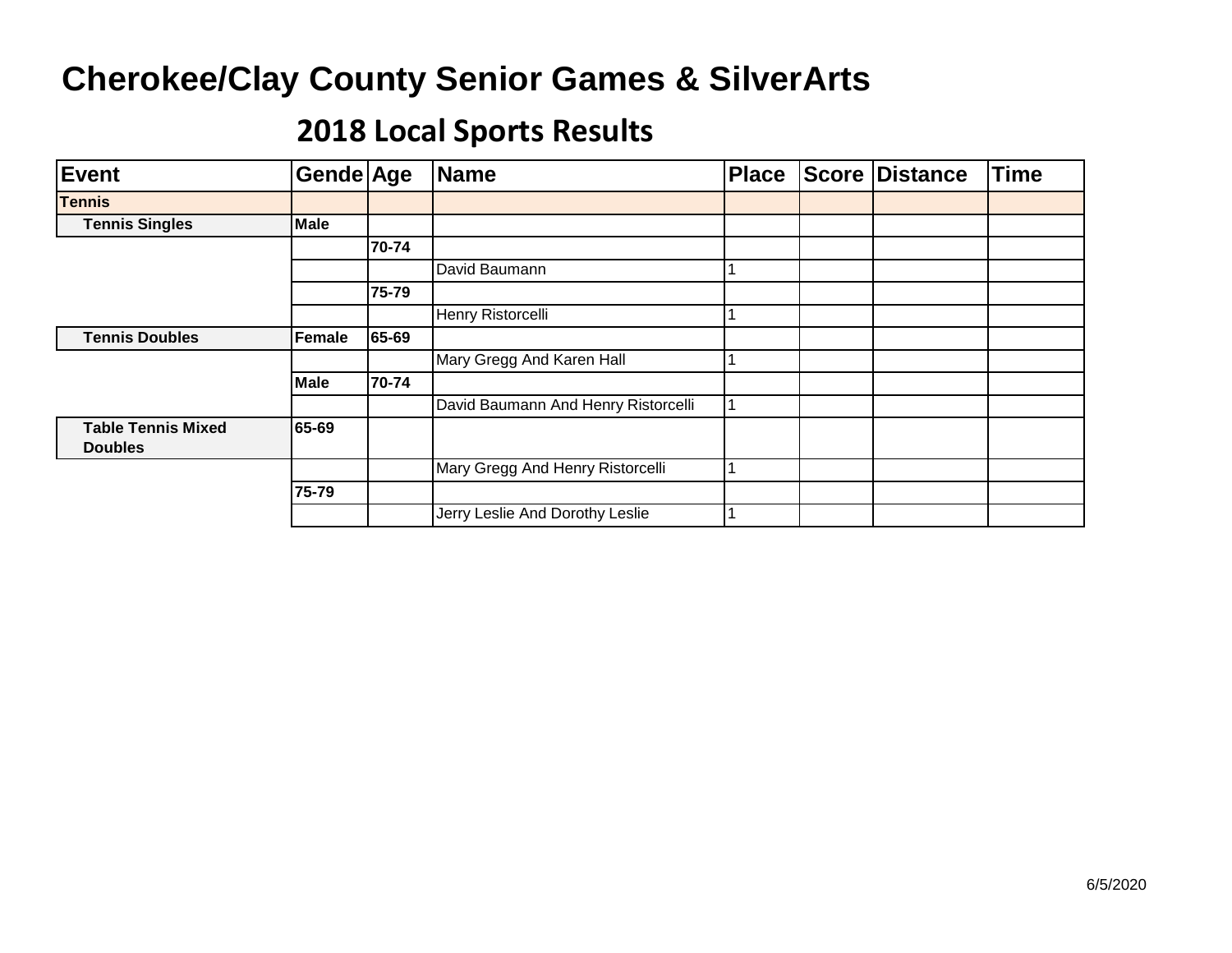| Event                | Gende Age   |           | Name              | <b>Place</b> | <b>Score Distance</b> | Time        |
|----------------------|-------------|-----------|-------------------|--------------|-----------------------|-------------|
| <b>Track</b>         |             |           |                   |              |                       |             |
| 100 Meter Dash       | <b>Male</b> |           |                   |              |                       |             |
|                      |             | 60-64     |                   |              |                       |             |
|                      |             |           | Michael Kelischek | 1            |                       | 00:00:25.22 |
|                      |             | $70 - 74$ |                   |              |                       |             |
|                      |             |           | David Baumann     |              |                       | 00:00:19.88 |
| 1500 Meter Race Walk | <b>Male</b> |           |                   |              |                       |             |
|                      |             | 70-74     |                   |              |                       |             |
|                      |             |           | David Baumann     | 1            |                       | 00:10:34.00 |
|                      |             | 75-79     |                   |              |                       |             |
|                      |             |           | Jim Bent          |              |                       | 00:11:11.00 |
| 200 Meter Dash       | Female      |           |                   |              |                       |             |
|                      |             | 60-64     |                   |              |                       |             |
|                      |             |           | Darlene Dickerson |              |                       | 00:00:51.94 |
|                      | <b>Male</b> |           |                   |              |                       |             |
|                      |             | 60-64     |                   |              |                       |             |
|                      |             |           | Michael Kelischek |              |                       | 00:00:57.47 |
| 400 Meter Dash       | Female      |           |                   |              |                       |             |
|                      |             | 60-64     |                   |              |                       |             |
|                      |             |           | Darlene Dickerson | 1            |                       | 00:01:57.56 |
|                      | <b>Male</b> |           |                   |              |                       |             |
|                      |             | 60-64     |                   |              |                       |             |
|                      |             |           | Michael Kelischek | 1            |                       | 00:02:28.12 |
|                      |             | $70 - 74$ |                   |              |                       |             |
|                      |             |           | David Baumann     |              |                       | 00:01:50.75 |
| <b>5K Race Walk</b>  | <b>Male</b> |           |                   |              |                       |             |
|                      |             | 70-74     |                   |              |                       |             |
|                      |             |           | David Baumann     | 1            |                       | 00:38:54.00 |